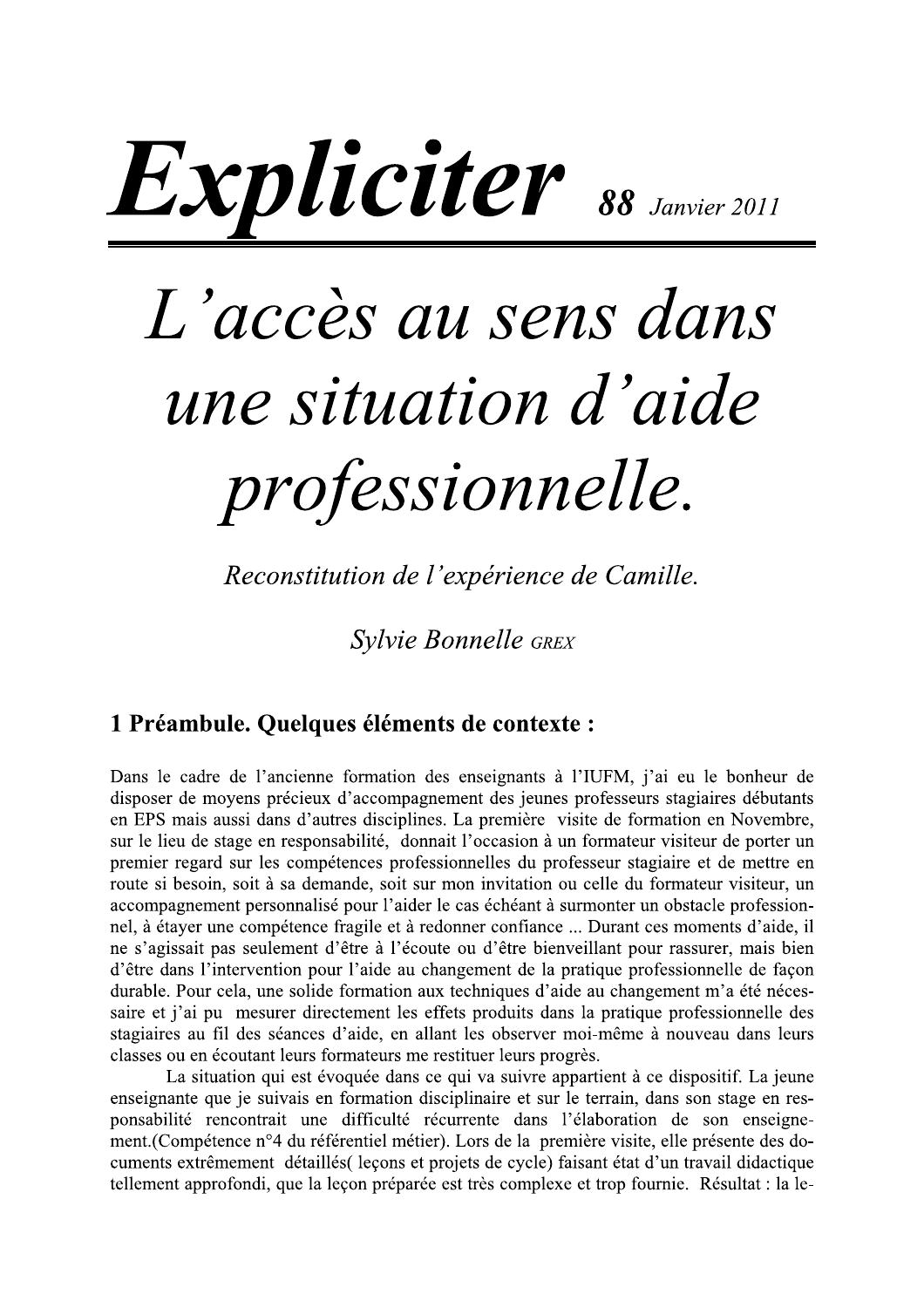con est difficile à faire et l'écart entre ce qu'elle a conçu de façon très minutieuse et ce qui se passe sur le terrain est important. Le temps lui manque, toutes les choses qui n'ont pas été prévues et qui ne manquent pas de se passer en présence des élèves désorganisent complètement ce qui a été préparé. Elle gaspille une belle énergie et de réelles compétences et s'épuise au fil de la leçon. La déception est de taille. Sous ce résultat, se cache une difficulté à faire des choix de contenus d'enseignement, à construire une leçon qui s'appuie avant tout sur les élèves et non pas seulement sur les savoirs. Un premier rendez vous est pris à l'IUFM pour revenir sur cette difficulté puis un autre qui donneront lieu à un travail patient d'une heure trente chacun.

L'entretien de recherche qui suit fait partie d'un groupe de plusieurs entretiens menés à postériori de moments d'aide avec des stagiaires différents. Au départ, quand j'ai mené ces entretiens avec ces stagiaires, mon objectif était de formaliser cette démarche de formation qui aide au changement de la pratique professionnelle d'un enseignant débutant.

Je décide donc de suspendre momentanément ce but pour examiner la qualité des évènements qui se produisent pour une de ces stagiaires dans le temps d'aide en analysant le contenu de l'entretien de recherche mené avec elle, fin juin, une fois le stage terminé. Je me fixe comme point d'attention durant ce travail l'exigence de respecter le critère d'intelligibilité de verbalisations relatives à des vécus (Revues Expliciter n°81 et 82, oct et Déc 2009) : « ce n'est pas l'évènement qui est pertinent mais la propriété qu'il a d'être intelligible ou pas. » ( P.Vermersch).

Dans le travail qui suit, je vais devoir chercher à rendre intelligible tout ce qui se passe dans le temps de la situation d'aide, détecter tout ce que je ne comprends pas, sans catégoriser l'évènement à priori. Donc je me résume à nouveau sur l'exigence de ce travail de recherche : l'examen du « mécanisme de création de sens » ne porte pas sur la méthodologie de conception de leçon de Camille (c'est le thème de sa difficulté), ni sur le résultat obtenu qui est la compréhension par Camille de ce qu'elle peut modifier quand elle prépare ses lecons pour mieux enseigner mais sur le processus de création de sens à l'œuvre dans le temps de la situation d'aide au changement. La modalité de recueil de données pour documenter cela est la technique d'aide à l'explicitation utilisée lors de l'entretien présenté ici et qui revient à postériori sur le temps d'aide au changement.

(Il sera toujours temps à la suite de cette exploration de revenir sur les effets de transformaet par extension de formaliser la technique tion des pratiques professionnelles d'intervention.)

Si je reviens à l'évidence : cet entretien doit être pour l'instant examiné sous l'angle de la volonté d'identifier le processus de création de sens dans une situation qui ne cherche pas délibérément à le faire. A la différence des exemples développés par Pierre Vermersch(Revue Expliciter n°81), Nathalie Depraz(Revue Expliciter n°82) et Eve Berger(Thèse « Rapport au corps et création de sens en formation d'adultes. Etude à partir du modèle somato-psychopédagogique. Octobre 2009): ce n'est pas de ma propre expérience dont il est question et donc mon objet de recherche n'est pas mon propre processus de création de sens (point de vue en première personne). Ce n'est pas un exemple provoqué pour examiner l'objet de recherche « processus de création de sens » mais un exemple vécu par nécessité de progrès professionnel pour une jeune enseignante, pendant lequel il y a création d'un sens nouveau et sur lequel je reviens pour le rendre intelligible (points de vue en seconde et troisième personne). Ces différents points de vue sont développés par P. Vermersch dans le n° 85 de la revue Expliciter de Juin 2010.

Donc au cours de la situation d'aide, l'objet était bien d'aider Camille à progresser et à faire du sens pour elle face à une difficulté professionnelle. Mon objet d'étude ici est de rendre intelligible son expérience d'accès à un sens nouveau lors de ce travail commun.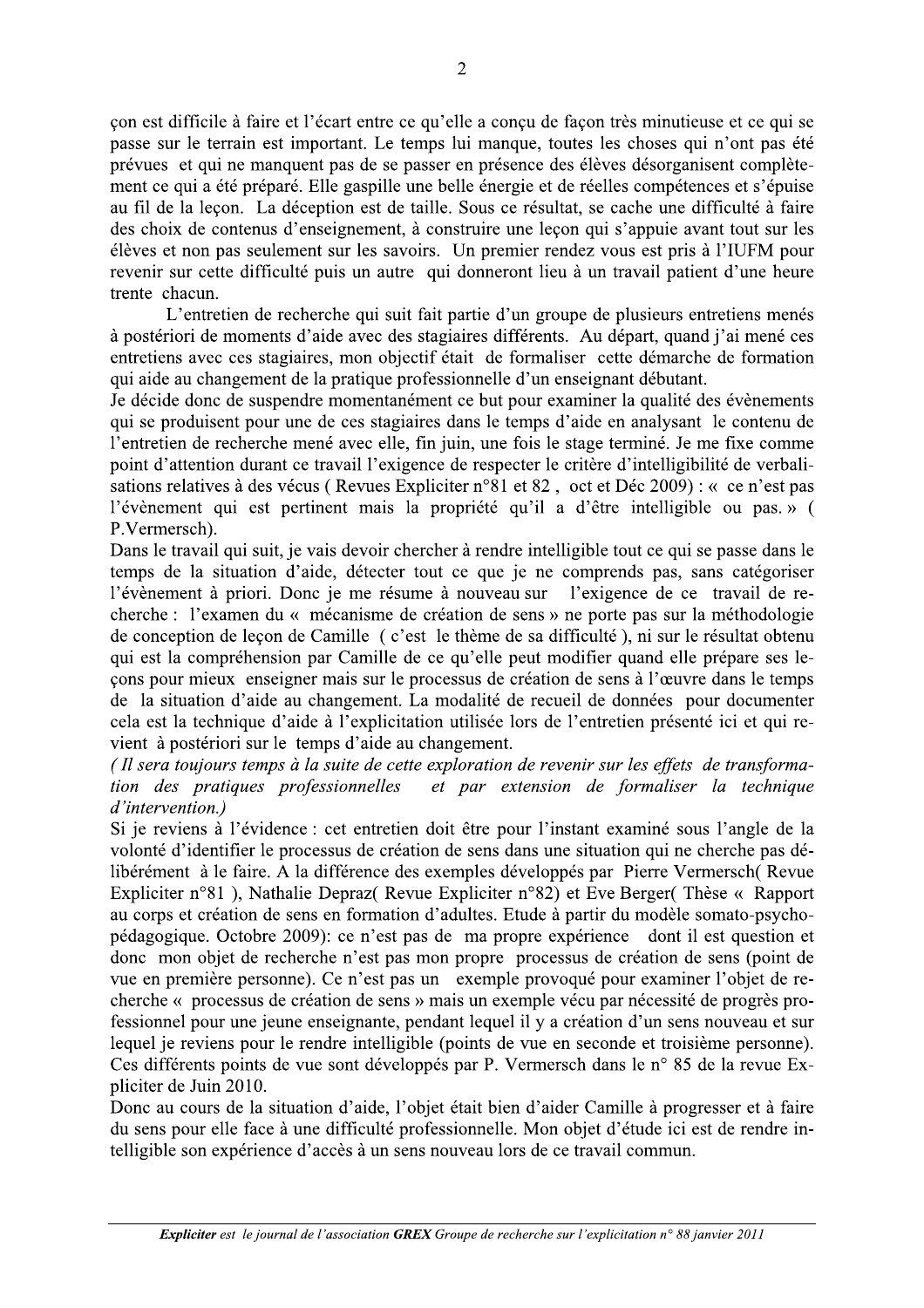# 2 Rappel du déroulement de la situation d'aide : « situation ressource-situation problème ».

Le vécu de référence qui est exploité ici à travers l'entretien avec Camille est le déroulement d'un protocole d'aide nommé « Situation problème-Situation ressource » (Outil issu de la PNL). Ce protocole se déroule en deux grands temps :

Temps 1 : Le choix par la personne de la difficulté à surmonter, la narration d'une situation où le problème (S.P.) se manifeste et la formalisation rapide de la difficulté rencontrée dans la situation.

Temps 2 : L'utilisation d'une situation ressource (S.R.); dans ce cas précis, elle est choisie hors champ professionnel, avec des sous étapes :

2-1 Accompagnement du choix de la situation ressource

2-2 Choix de la SR et énonciation du choix

2-3 Explicitation de l'action dans la SR

2-4 Verbalisation de la stratégie de réussite

2-5 Calibrage de la stratégie de réussite

2-6 Transfert de la ressource. Recadrage.

2-7 Aide à la formalisation et à l'opérationnalisation de la ressource dans une situation analogue à venir.

Dans le temps de l'entretien, je prends le parti de ne pas revenir avec elle sur le temps 1 et de commencer l'entretien à l'étape 2-4 du protocole d'aide puisque qu'elle me précise que c'est à cette étape qu'elle a le sentiment qu'elle commence à comprendre sa difficulté et à « faire du sens ».

### 3 Méthodologie d'analyse du protocole

3-1 Méthode de présentation de l'entretien de recherche.

Le verbatim de l'entretien est en annexe. En gras et en italiques, sont notifiées les étapes de l'entretien de recherche (A, B, C ...), c'est-à-dire la succession des actes que je pose au cours de l'entretien de recherche et qui appartiennent au domaine de l'explicitation. D'autre part, figurent en retraits numérotés, les temps et les étapes successives du protocole d'aide mentionnés ci-dessus. Ils sont listés au fur et à mesure de l'avancée de l'entretien pour que le lecteur puisse avoir des points de repère utiles. Enfin, en référence à la technique de l'explicitation qui vise la description des vécus et la prise de conscience des procédures d'action et en m'appuyant sur la grille des registres de verbalisation des vécus(P. Vermersch, l'entretien d'explicitation, Puf, 1996), je me suis centrée sur les verbalisations de Camille reau domaine de l'action : l'action étant définie comme la succession de prises latives d'informations et de prises de décisions (Piaget). Elles sont repérées en italiques dans l'entretien.

#### 3-2 Méthode d'exploitation de l'entretien de recherche

Afin de pouvoir analyser les données obtenues, c'est-à-dire comprendre et étayer la façon dont Camille vit un moment d'aide en formation professionnelle, ce qui se passe pour elle et tenter une avancée dans la compréhension du processus de construction de sens pour une personne qui revient sur un moment où elle fait ce sens par rapport à sa propre façon de fonctionner, j'ai dû procéder à une reconstitution de son expérience. Je me suis appuyée pour cela sur les travaux de thèse d'Eve Berger (Eve Berger, Rapport au corps et création de sens en formation d'adultes, 12 Octobre 2009) et sur la méthode de « dessin d'un vécu » décrite par Pierre Vermersch dans le n° de la Revue Expliciter, 200. ). Cette reconstitution chro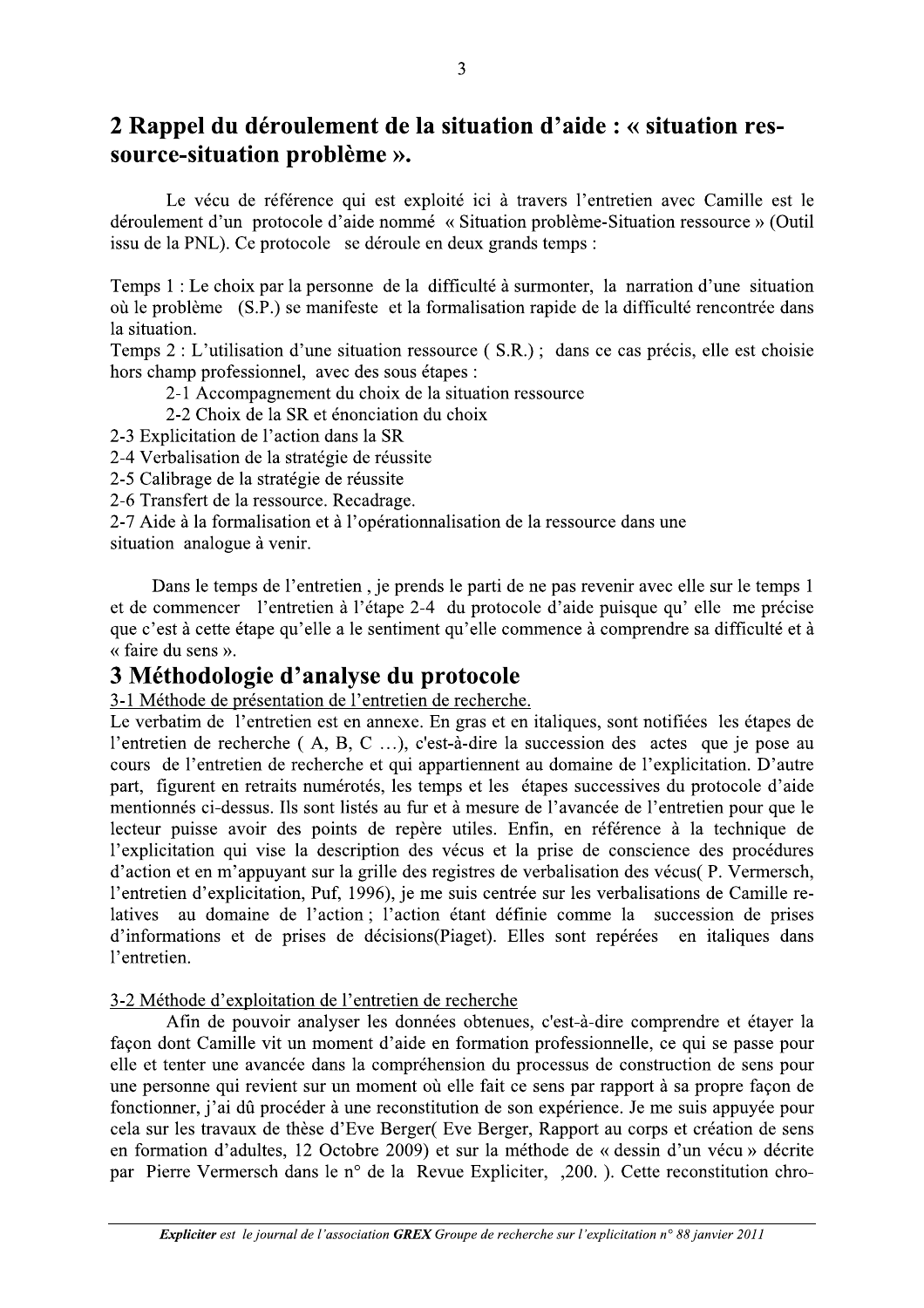nologique de l'expérience telle qu'elle se vit a permis non seulement de rendre visible le point de vue de Camille mais aussi de dévoiler la structure de cette expérience. A ce propos de

l'exploration de sa propre expérience. Eve Berger précise dans sa thèse : « Cette structure apparaît dans de multiples dimensions : dans son déroulement temporel mais aussi dans ce que j'ai appelé sa structure mélodique. En d'autres termes, la reconstitution montre que l'expérience n'est pas seulement une suite de moments enchaînés les uns aux autres ; elle a -

elle est ?- une épaisseur, un volume, fait de couches de vécus, de mouvements internes au sein de ces vécus... ». (p 298).

Pour parvenir à la reconstitution de l'expérience de Camille et en approcher la structure c'est à dire pouvoir la regarder et la nommer, ce qui bien sûr n'est pas directement accessible et que pourtant on a devant les yeux (!), je me suis directement inspirée de la méthode mise en œuvre par Eve Berger.

Plusieurs mouvements m'ont été nécessaires :

- La transcription écrite de l'entretien complet, avec numérotation des relances et réponses. (exercice habituel à l'étude d'un entretien),

- Le repérage dans le verbatim numéroté des énoncés descriptifs (italiques) et non descriptifs du vécu, l'énoncé descriptif du vécu étant « un énoncé factuel non interprétatif ou le moins interprétatif possible »(P Vermersch « Méthodologie d'analyse des verbalisations relatives à des vécus(1), Revue Expliciter n° 81, octobre 2009.)

- L'étape suivante a été occupée à procéder à une analyse temporelle de l'entretien. J'ai utilisé un tableau à trois colonnes permettant dans la colonne 1 de lister les répliques de Camille, de numéroter les unités temporelles du vécu en les nommant (colonne 2) et de les décrire une première fois en unités de sens (colonne3). Ce tableau est présenté en annexe à la suite du verbatim de l'entretien. Il a donné lieu à un résumé du déroulé temporel de l'entretien et est présenté au paragraphe 3.

- J'ai ensuite procédé à la reconstitution de l'expérience de Camille en la séquençant en grandes phases successives (I, II,...), voire en numérotant dans une même phase (I, 1, I, 2,...) des évènements qui se passent parfois dans un même temps puis en caractérisant pour chaque phase des aspects de l'expérience de Camille (II.a, II.b, II.c,...). Il a été nécessaire parfois de distinguer encore un niveau supplémentaire de précision à l'intérieur d'un aspect de l'expérience verbalisée. (III.2.c.a.)

- Enfin, j'ai tenté une expansion des données en reprenant le découpage initial et en enrichissant les répliques d'une analyse circonstanciée.

- Pour finir, j'ai tenté une prise de recul sur l'expérience de Camille et sur l'exercice mené.

# 3 Résumé du déroulé temporel du vécu à partir de la chronologie complète de l'entretien

L'anté-début : la mise en évocation de Camille

0. Difficulté du choix. Négociation de la consigne « UNE situation où tu réussis à ... »

1. La perception d'une aide probable

2. Concrétisation de l'aide entrevue

3. L'identité d'enseignante à l'œuvre

3.a. l'importance du progrès à faire

3.a.a. Fonctionnement d'un « témoin » de A

3.a.b. Doute sur la justesse du choix de la SR

3.b. L'envie de s'améliorer

4. Processus du calibrage de l'énoncé de la ressource

4.a. choix des mots par rapport à la teneur du vécu

4.b. Evaluation de la justesse

4.b.a. Un premier mouvement : indicateur de spontanéité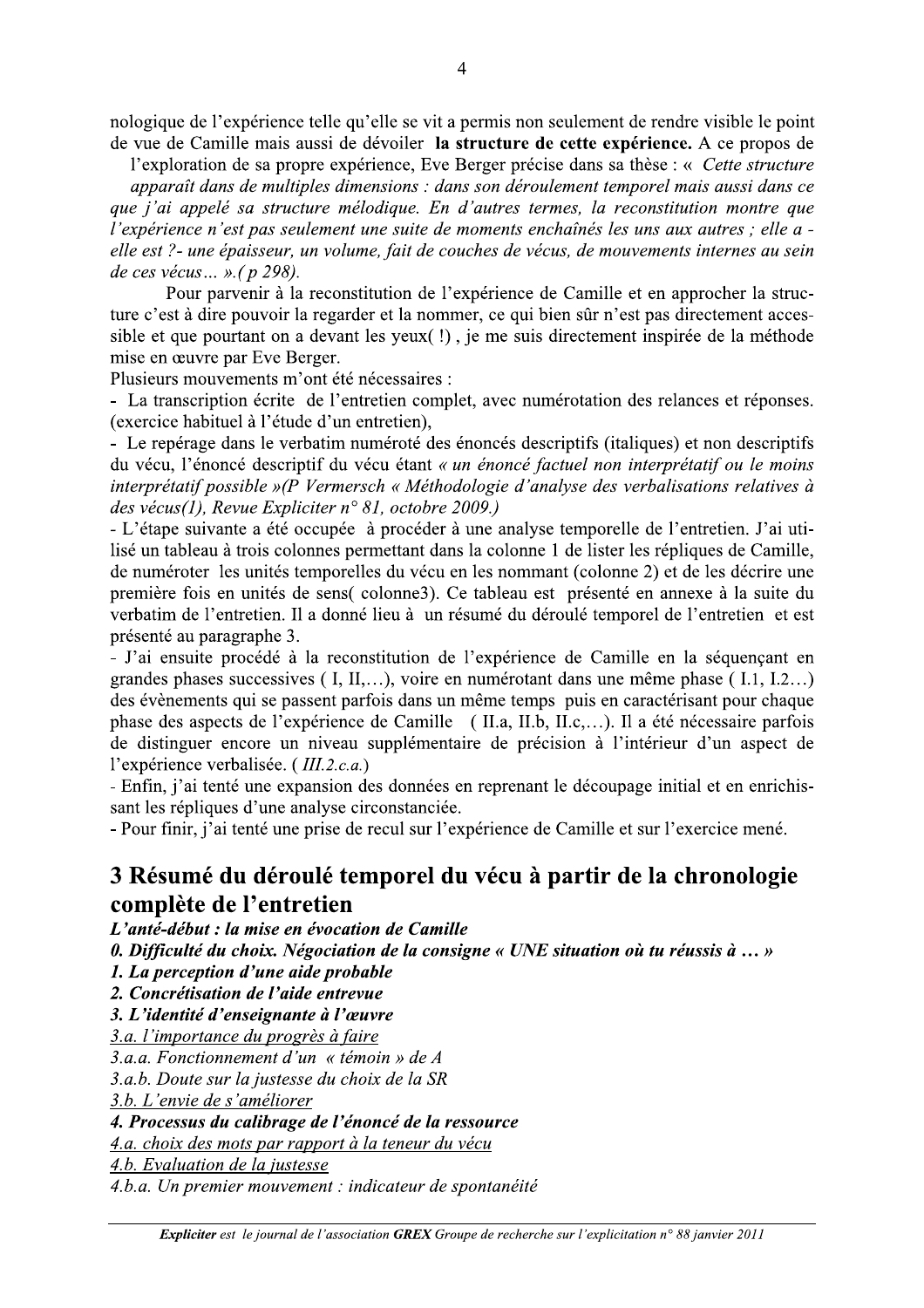4.b.b. Un second mouvement : indicateur de quantité d'informations en correspondance

4.b.c. La convocation de la dimension émotionnelle du vécu

4. c. Sens en route de type progressif déjà depuis le moment de l'explicitation de l'action dans la SR, bien en amont du recadrage avec accentuation du processus pendant la phase de calibrage de la stratégie de réussite

5. L'émergence de sens

5.a. la réflexion muée par un fort désir de comprendre.

6 Découverte du contenu du sens : de type identitaire

7 Le soulagement. La réassurance de l'identité professionnelle

# 4 Reconstitution de l'expérience de Camille pendant le déroulement du protocole d'aide. (Sous étapes : 2-1, 2-2, 2-3, 2-4, 2-5, 2-6 du protocole d'aide).

Phase I L'activation de l'identité de « la professionnelle hésitante » : « bien choisir pour bien travailler pendant l'entretien » (Etape 2-1 Accompagnement du choix d'une situation ressource)

I.a. Le doute sur la situation ressource choisie

114] ...( silence évocation).....peut-être que ...je crois peut-être avoir fait des liens parce que comme j'ai eu du mal à choisir la situation ressource, je fais peut-être des liens aussi avec d'autres situations dans lesquelles j'aurais pu être dans le même cas..

I.b. la présence d'un « témoin » qui jauge la qualité du choix de la situation ressource 116] et ben je trouve parfois des similitudes entre ce que je suis en train de dire et...la situation

118] heu ...c'est...ça vient comme ça par petits moments en fait, quand je dis quelque chose je me dis « ah oui mais ca peut être que je l'ai déjà vu.. »

120] ouais, ouais, je suis pas uniquement concentrée sur, si en fait je suis concentrée sur la situation que  $i\rho$ raconte mais au fil des questions je me dis « ben oui peut-être que si j'avais choisi un autre moment ca aurait pu se justifier aussi »

#### Phase II L'identité de « sportive efficace » de Camille et le mécanisme par lequel elle met à jour ses ressources (Etape 2-3)

II.a. La visusalisation de soi dans l'action

46] ...je me remémore ...enfin je visualise un peu ...ce que...ce que j'ai ...à la fois ce que j'ai dit et à la fois j'essaie de me remettre dans la situation où j'étais en fait... 48] ben je m'imagine dans la situation en fait

II.b. La confrontation des images et des verbalisations 50] sur le vélo à ce moment là et puis je confronte un peu avec ce que j'ai dit auparavant 52] je fais un peu un va et vient ...

II.c. La suprématie des images sur les mots

56] ouais...je...c'est peut-être même plus le, je , je ...je... l'image, le fait de se projeter dans la situation, elle est plus importante par rapport à ce que je viens de dire

II.d. La perception d'une aide possible pour la situation problème

62] ben ca...ca renvoie un peu à.....peut-être qu'inconsciemment on s'interroge un peu ...heu ....heu ...pas forcément que par rapport à la situation...

66] (long silence....évocation profonde) heu ...Peut-être par rapport à ......(long silence) .....c'est plus ....comment dire.......il y a des choses qui me viennent, c'est-à-dire que j'arrive à faire le lien entre la situation dans laquelle je suis et le problème en fait

72] ben je me dis « ah ben oui, effectivement.... » je ....comment dire....(long silence), je me dis que ça peut m'aider ...que le comportement que j'ai dans la situation pourrait m'aider..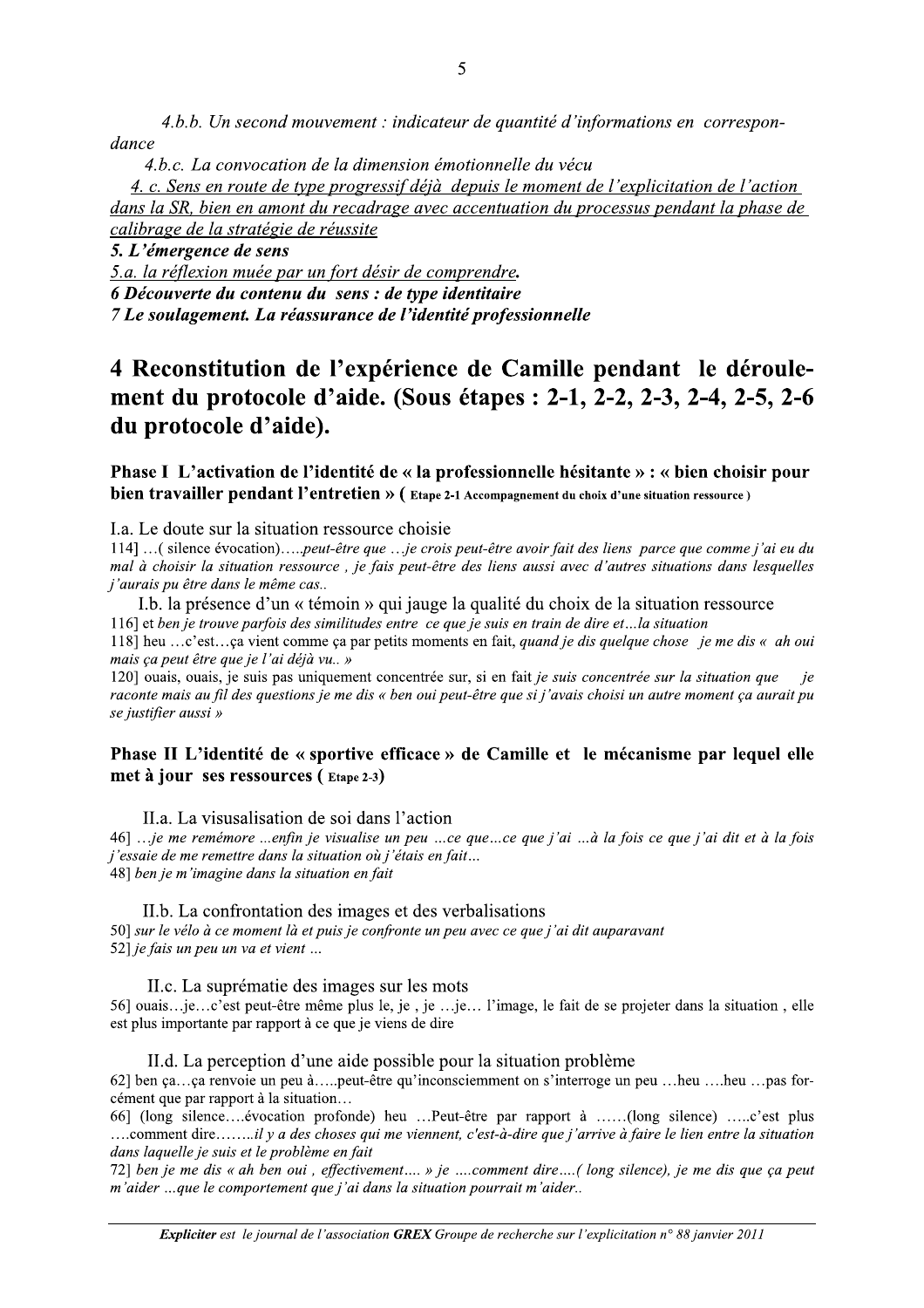74] ce que je suis en train de dire là c'est important pour moi parce que j'ai l'impression que ça va vraiment m'aider par rapport à ...

#### II.e. De la visualisation des actes à l'identification de compétences

94] et je vois en pratique ce que je peux faire pour améliorer en fait

96] ouais...je vois déjà en pratique dans la situation là, ressource, ce que je suis capable de faire et donc résultat eh ben j'arrive mieux à voir concrètement ce que je peux mettre en place

102] non j'ai pas forcément d'images, c'est plus...(silence) ... je pense que ....(respiration) non je dirais pas des images, *ie ne m'imagine pas heu heu, c'est des idées plus en fait* 

 $106$ ] des débuts de pistes pour m'aider à faire...

108] c'est pas...c'est vrai que c'est très concret dans la situation ressource et après ca devient des idées que je peux utiliser dans la situation problème

#### Phase III Comment Camille calibre la formulation de ses ressources  $(E_{\text{tane 2-5}})$

#### III.1. Le sentiment de difficulté

130] oui parce que c'est difficile de ...de résumer en un mot ce qu'on peut penser, déjà que c'est pas forcément pas très clair, donc c'est ça le problème, quand on fait que réfléchir c'est pas forcément très clair et le fait de le mettre en mots, de choisir un seul mot, ben faut trouver le bon effectivement, là c'est pas facile..

#### **HI.2.** La mise en correspondance des actes et des mots

#### $\overline{\phantom{a}}$ III.2.a. Association des mots et des vécus

134] ben c'est choisir celui qui se rapproche le plus ...

136] ben c'est ..heu...imaginer ce que ce mot contient ...enfin comment dire...c'est remettre ce mot dans la situation ressource et voir si...

138] c'est prendre le mot et voir si par rapport à ce que j'ai vécu...

140] et ben c'est un peu j'ai le mot, j'ai la situation et je.. je... c'est comme si je faisais des flèches et puis que est ce que ce mot correspond à ce que j'ai fait dans ce moment là, ce que j'ai fait dans ce moment là...

146] quand il y a assez entre guillemets « de flèches » qui correspondent clairement au moment que j'ai défini en fait..

#### III.2.b. Le critère de quantité de correspondances

154] ben ...heu...par rapport à la pertinence, ...la quantité ca serait plus je vais réfléchir assez longtemps pour associer à la situation que j'ai décrite

156]... après la quantité ca sera plus ... je vais peut-être plus réfléchir pour voir si ca correspond

#### III.2.c. La pertinence et le critère de vitesse de correspondance

148] ben...la pertinence aussi

154] ... et la qualité ca serait plus faut que ca me vienne spontanément, il faut que ce mot ...faut pas que j'aie à réfléchir trop longtemps pour savoir qu'il correspond clairement à la situation..

156] ouais *l...* la pertinence je sais qu'elle m'apparaitra tout de suite si on me dit le mot je dirai « ah! ben oui! ben ca ! »

#### III.2.c.a. La dimension emotionnelle de la pertinence

#### L'apput du ressenti

 $160$ ] .....silence....Ben je pense que c'est plus dans le ressenti 164] ca fait plus appel aux émotions

Le « recontact » de l'etat du moment

166] c'est vraiment comment j'étais dans ce moment là

168] au niveau des émotions en fait, comment je l'ai vécu

III.2.c.b. La localisation corporelle de la pertinence

180] je sens que c'est des émotions en fait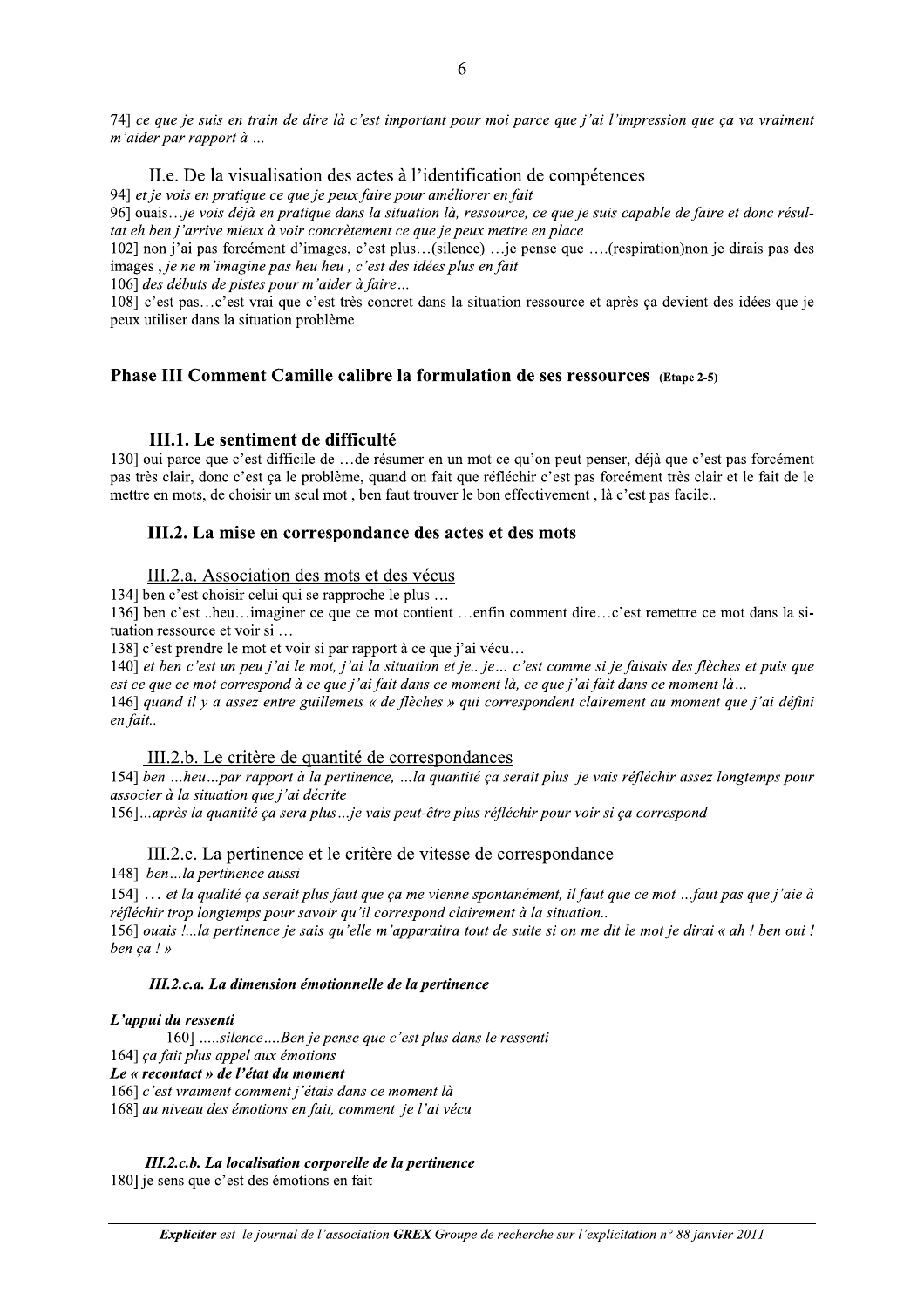184] c'est pas dans le bas du corps, c'est plutôt dans le tronc en fait

190] oui oui *!....c'est pas dans les jambes, pas dans les extrémités*, ...

#### Phase IV L'élaboration du sens par la comparaison des deux co-identités.  $(Etape 2-6)$

#### IV.1. La construction progressive du sens.

IV.1.a. A l'écoute d'une cohérence d'ensemble : un sentiment de sens

194] je pense qu'au fur et à mesure qu'on trouve les mots, là ouais ça prend déjà sens, quand j'entends les mots les uns à côté des autres pour définir chaque étape ..heu...là ça commence déjà à prendre du sens pour moi... 196]ben ..c'est plus après de voir la cohérence de l'ensemble par rapport au moment ...on est...si on les répète les uns à la suite des autres ça permettra plus de voir si l'ensemble des mots correspond bien à la situation...C'est encore une idée de correspondance, de qualité du mot mais cette fois- ci plus à l'échelle d'un seul mais de la phrase en fait ...

198] ouais la stratégie

#### IV.1.b. La répétition de la formulation de la stratégie de réussite en regardant la situation problème: le sens approche

202] ça ça arrive pas tout de suite là..

204] parce qu'au début je prends la phrase qu'on a mis dans la situation heu ressource et j'essaie de la mettre dans la SP...

#### IV.1.c L'illumination

204]...et à partir de ... $l\hat{a}$ ...

206] ben là en fait c'est parlant !

208] ben on le dit un peu...c'est « ah ! oui ! »

210] ben au fur et à mesure qu'on avance dans les mots ...c'est....(long silence)...je pense qu'on est encore dans le ressenti aussi là, peut-être moins que juste avant mais heu..

#### IV.2. L'effort et la passivité

#### IV.2.a. La réflexion acharnée pour réussir

214] je suis tournée vers la compréhension du problème que j'ai en fait 218] ben j'essaie de comprendre le lien qu'il peut y avoir entre ces mots ...et.. 220] et là c'est dans ma tête ; là je réfléchis vraiment pour voir, pour comprendre

IV.2.b. L'influence de la dimension identitaire : la professionnelle en difficulté 216] je veux tellement trouver une « solution » que j'associe mon problème aux mots en fait

#### IV.2.c. L'émergence des solutions pour résoudre le problème

222] elle fait émerger des solutions parce qu'après j'arrive à dire ...

224] Je me rappelle que les réponses sont venues à ce moment là ... ... cette fois ci je me mets dans la SR ... c'est-àdire je vois comme je suis dans la SR,.... c'est mon comportement, comment je me comporte dans la SR, comment je suis dans ce moment là, et c'est surtout par rapport à ca ..............oui c'est ca je suis vraiment dans ...heu.. en fait je pense que j'ai à l'esprit essentiellement la SR..

IV.2.d. Le retour au vécu ressource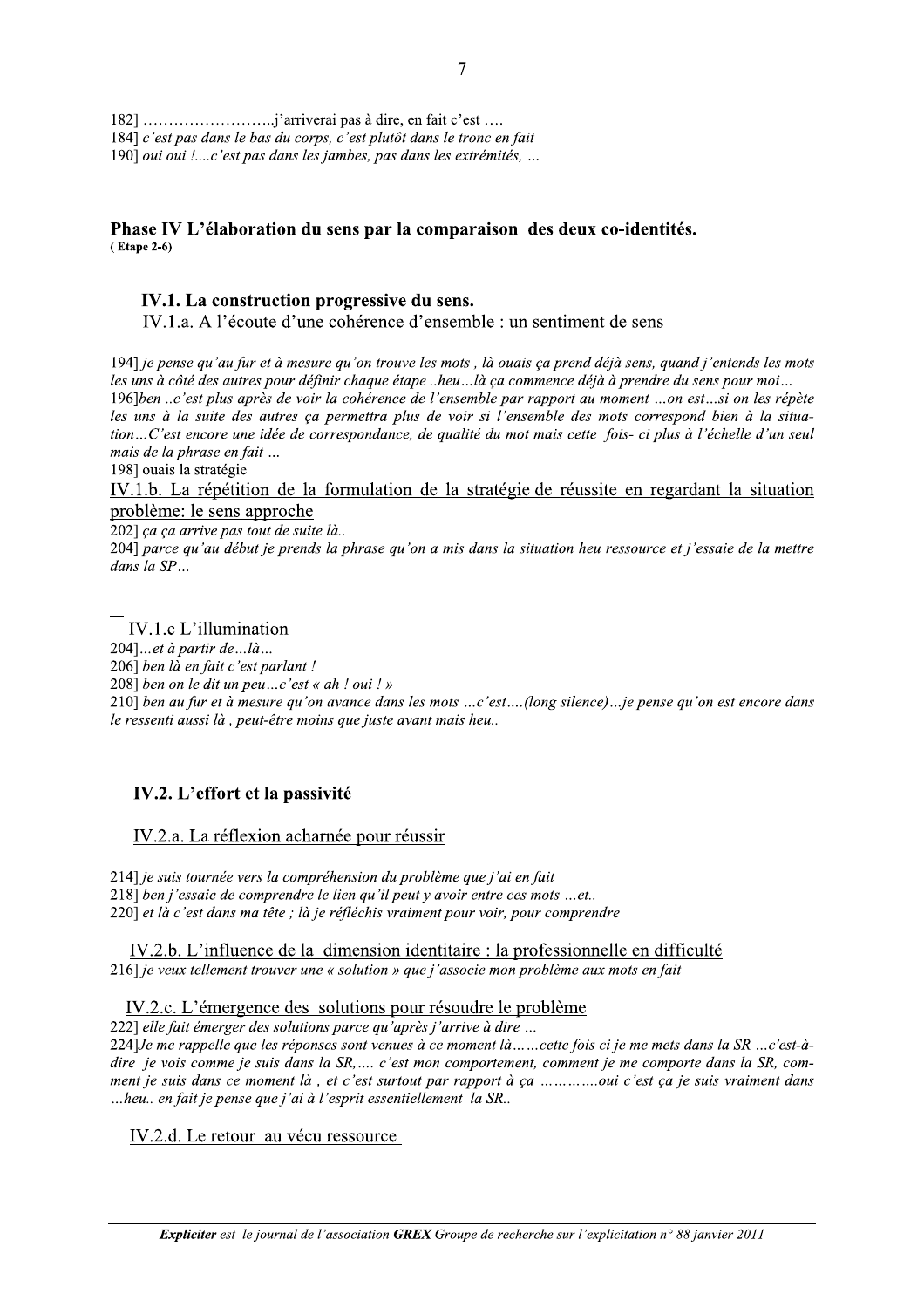226] alors je sais pas comment j'arrive à ...trouver des mots qui correspondent aussi à la SP...je........heu.......je crois que je fais même....d'ailleurs c'est rigolo je fais même abstraction des mots qu'on a mis bout à bout et je suis plus dans comment je me suis comportée dans la SR ...et....

#### IV. 3 La comparaison finale des façons d'être

#### IV.3.a. La prise de conscience de la différence identitaire

230] ben là je prends conscience que je suis pas la même dans la SR que dans la SP et que finalement ça pourrait m'aider

IV.3.b. La projection de soi en action en réussite dans la situation problème.

quand je suis dans cette situation. mais là je pense que les mots ne sont plus aussi importants... je pense que les mots m'ont permis de dire...de prendre conscience de comment je me comporte dans la situation(SP) mais je ne suis plus du tout centrée sur mes mots

236] alors qu'avant c'était important..

238] ouais, je suis vraiment.......c'est comme si j'étais dans la situation (SP) j'arrive beaucoup mieux à m'imaginer dans la situation (SP)...parce que je crois qu'on a changé de place mais c'est comme si je revenais  $l\hat{a}$  (SP)

240] ah ! oui !(fort assentiment)..Moi je pense que je m'imaginais complètement dans la situation. 244] oui ! finalement ca ne serait plus les mots comme au début mais ca serait le fait de me projeter dans la situation où j'étais..

IV.3.c. L'identité de la professionnelle bouge : « le professeur qui peut réussir ».

252] ben oui en fait c'est un peu un soulagement...On se dit ....on a l'impression d'avoir compris quelque chose en fait que j'arrivais pas forcément à comprendre avant peut-être...c'est... à la fin on se dit « ben oui effectivement » et puis c'est même en y réfléchissant encore après

# **5 Expansion des données**

#### Phase 1 L'identité de « la professionnelle hésitante »: bien choisir pour bien travailler pendant l'entretien (Etape 2-1 Accompagnement du choix d'une situation ressource)

#### Le doute sur la situation ressource choisie

#### $\rightarrow$  Un effet perlocutoire de la proposition de choix

Alors que cette hésitation passe complètement inaperçue pour moi lorsque nous démarrons le travail d'aide, Camille va en faire état par deux fois. Une première fois de façon explicite : 114] ...( silence évocation).....peut-être que ...je crois peut-être avoir fait des liens parce que comme j'ai eu du mal à choisir la situation ressource, je fais peut-être des liens aussi avec d'autres situations dans lesquelles j'aurais pu être dans le même cas..

La seconde fois, en évoquant une activité mentale parallèle à la narration de la situation ressource

120] ouais, ouais, je suis pas uniquement concentrée sur, si en fait je suis concentrée sur la situation que je raconte mais au fil des questions je me dis « ben oui peut-être que si j'avais choisi un autre moment ça aurait pu se justifier aussi ».

#### $\rightarrow$  Sous le doute, la dimension identitaire.

Dans ce double mouvement mental, on peut lire le doute de Camille d'avoir bien choisi la « bonne » situation ressource et certainement dans cette hésitation son léger manque de confiance en elle quand elle est amenée à faire des choix. Cela rejoint d'ailleurs le problème qu'elle souhaite observer de près le jour de notre rendez vous qui est de parvenir à épurer ses préparations de lecons trop complexes, donc de faire des choix sur le papier sans perdre de son efficacité ensuite quand elle est avec ses élèves. Peut se poser la question d'évaluer en quoi cette double activité peut ou pas, perturber le cheminement vers la prise de conscience.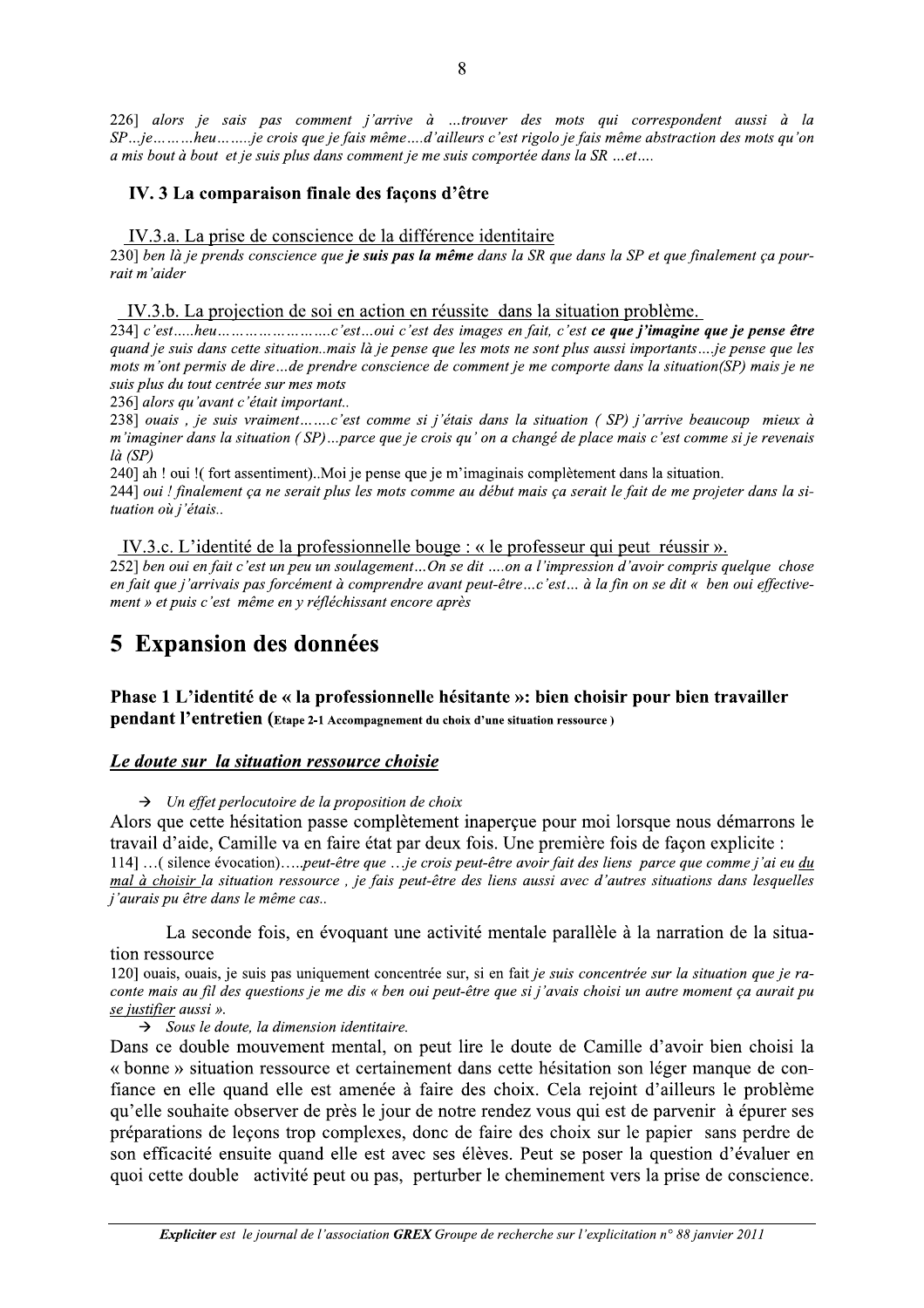Nous commençons à être familiers avec le fonctionnement des parties de nous-mêmes (R Schwartz), au point de les convoquer délibérément et d'en observer les actes par lesquels elles se manifestent. Je peux juste ici avancer que ce jeu des co-identités est à l'oeuvre comme dans bien des moments de la vie avec une cohérence interne puissante.

Cette première phase de l'expérience de Camille permet d'éclairer comment lors du début de l'explicitation de la ressource, au stade du contrat spécifique de l'entretien, se nouent un choix consenti d'une situation ressource et la dimension identitaire, comment pour Camille il s'agit surtout de « bien choisir » et pas simplement de prendre ce qui vient. Etre en entretien et être ce « professeur débutant qui veut ou doit réussir ». Cet aspect resté invisible pour moi pendant le temps de l'accompagnement, pèse dès le début de l'entretien et va activer un témoin qui va fonctionner et jauger le choix y compris dans la phase suivante de l'entretien.

#### Phase II L'identité de « sportive efficace » de Camille et le mécanisme par lequel elle met à jour ses ressources (Etape 2-3)

#### La position d'évocation : se voir faire et s'entendre décrire

Comme pour toute mise en position d'évocation, la mise en évocation favorise chez Camille la re-présentation du vécu accompagné toutefois d'une activité de confrontation entre narration de l'action et visualisation dans l'action.

46] ...je me remémore ...enfin je visualise un peu ...ce que ...ce que j'ai ...à la fois ce que j'ai dit et à la fois j'essaie de me remettre dans la situation où j'étais en fait... 48] ben je m'imagine dans la situation en fait

50] sur le vélo à ce moment là et puis je confronte un peu avec ce que j'ai dit auparavant 52] je fais <u>un peu un va et vie</u>nt ..

Le mécanisme à l'œuvre semble toutefois donner une priorité aux images du faire sur le dire et Camille valide ma proposition résumée de son fonctionnement dans ce moment d'évocation :

56] ouais...je...c'est peut-être même plus le, je, je ...je... l'image, le fait de se projeter dans la situation, elle est plus importante par rapport à ce que je viens de dire

57] donc ce que tu dis est en arrière fond et ce qui se détache c'est ce que tu es en train de faire à ce moment là ? 58] oui

59] c'est plus toi dans l'action, dans la scène ?

60] oui

#### Une première «bulle » de sens : le lien entre le faire et le problème formalisé au temps 1 du *protocole d'aide.*

 $\rightarrow$  La puissance de la description des actes : « le concret »

Contre toute attente, et prenant de « l'avance » sur le rythme du protocole d'aide, Camille commence déjà à faire une jonction entre la situation ressource et la situation problème. Ce qui est à souligner c'est le processus par lequel le lien s'élabore. En effet, le fait d'expliciter son action dans la situation ressource lui permet de prendre conscience de sa facon d'agir et même plus de sa façon d'être. Ce premier mouvement de prise de conscience favorise l'éclosion d'« idées », de « débuts de pistes » qui se « déposent » directement sur la situation problème. Il correspondrait dans le modèle des étapes de la prise de conscience à l'étape de la « thématisation » mais qui lui reste privée, puisqu'à nouveau je ne soupçonne pas du tout que ce mouvement ait lieu.

66] (long silence....évocation profonde) heu ...Peut-être par rapport à ......(long silence) .....c'est plus ....comment dire.......il y a des choses qui me viennent, c'est-à-dire que j'arrive à faire le lien entre la situation dans laquelle je suis et le problème en fait

94] et je vois en pratique ce que je peux faire pour améliorer en fait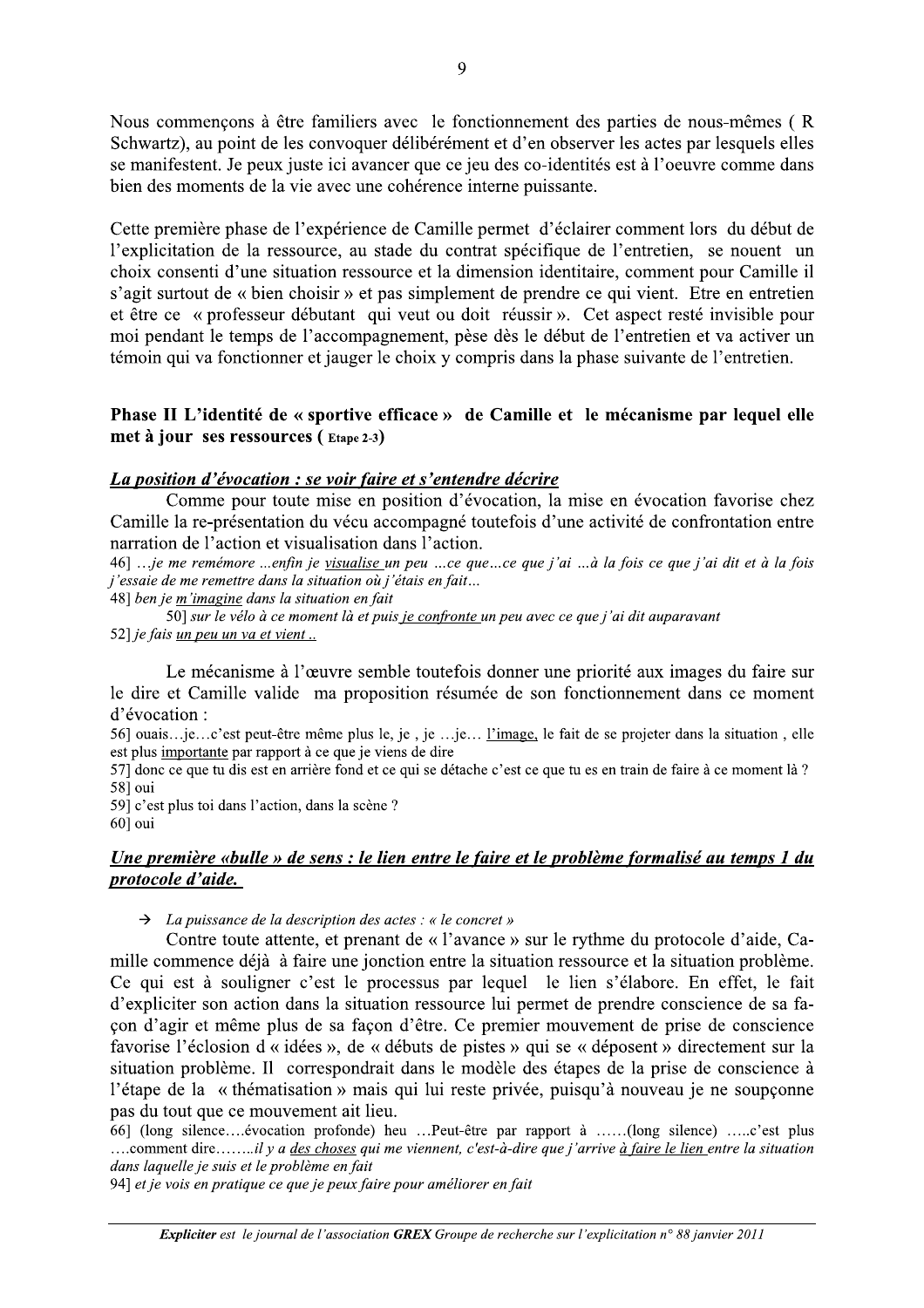96] ouais...je vois déjà en pratique dans la situation là, ressource ce que je suis capable de faire et donc résultat eh ben j'arrive mieux à voir concrètement ce que je peux mettre en place

102] non j'ai pas forcément d'images, c'est plus...(silence) ...je pense que ....(respiration) non je dirais pas des images, je ne m'imagine pas heu heu, c'est des idées plus en fait

106] des débuts de pistes pour m'aider à faire

Dans la réplique 108, elle décrit ce glissement : du concret des actes de la situation ressource à une formalisation.

108] c'est pas...c'est vrai que c'est très concret dans la situation ressource et après ça devient des idées que je peux utiliser dans la situation problème

 $\rightarrow$  La « faiblesse » de la réflexion sans le détour descriptif

Camille dit avoir déjà « réfléchi » au problème qu'elle rencontre, sans vraiment parvenir à trouver des solutions. Nous avons ici un bel exemple de renversement. Le patient détour descriptif de la façon de s'y prendre dans la situation ressource fait lentement éclore les pratiques efficaces qui deviennent alors des connaissances en acte, transférables.

88] je pense que j'y avais déjà réfléchi mais le fait de simplement réfléchir et de ne pas en parler, de le dire ben ca prend pas le même sens en fait

89] d'accord, tu pourrais définir le sens que ca prend par rapport au fait d'y réfléchir, quand tu dis que ca ne prend pas le même sens ...quel sens différent ça prend ? Comment ça fait ça ? Pour toi à ce moment là ? 901 ... heu.....

91] comment tu reconnais que ça prend pas le même sens ?

92] (silence évocation...) heu ...ben c'est....c'est ...plus CONCRET

 $\rightarrow$  La perception d'une aide rassurante : la dimension identitaire

Dès lors, Camille peut percevoir une résolution possible à son problème professionnel. En même temps que ce possible prend forme, une réassurance s'installe, évidemment essentielle pour elle dans ce moment, dans la mesure où elle reste sceptique depuis le début sur son choix de situation et que de façon récurrente dans l'exercice de son métier, depuis le début du stage, elle doute énormément de sa capacité à bien le faire.

72] ben je me dis « ah ben oui, effectivement.... » je ....comment dire....(long silence), je me dis que ça peut m'aider...que le comportement que j'ai dans la situation pourrait m'aider.. 74] ce que je suis en train de dire là c'est important pour moi parce que j'ai l'impression que ça va vraiment

m'aider par rapport à ...

Cette phase, nous montre à quel point l'exercice de l'explicitation de son action par la personne est précieux car il enclenche déjà le début du mécanisme de résolution du problème professionnel rencontré. A ce stade de l'entretien avec Camille, je suis bien sûr surprise de ce qu'elle me dit. En effet, alors qu'à cette étape du protocole d'aide (Etape 2-3), l'intervention pour diriger l'attention de Camille depuis la ressource vers le problème (Etape 2-6) n'a pas encore été menée, l'explicitation des facons d'agir dans la situation ressource, qui fait passer Camille par les étapes de la prise de conscience de son action (Piaget, Vermersch) semble déjà engendrer l'émergence de pensées relatives aux solutions du problème travaillé. Et donc, cette émergence n'est pas le résultat d'un processus de réflexion élaboré par Camille sur le problème en lui-même. En cela, on peut retrouver des analogies avec le processus évoqué par Eve Berger d'après D Bois et Austry, toutefois sans la dimension du « sensible » qui parlent de « pensée pré-réflexive » « au sens où son émergence n'est pas le résultat d'un processus de réflexion élaboré de la part du sujet. »

#### Phase III Comment Camille calibre la formulation de ses ressources (Etape 2-5) Le sentiment de difficulté

A cette étape du protocole, la personne est invitée à opérer une « réduction » de sa stratégie de réussite, en en gardant les étapes cruciales successives. « Finalement, pourrais-tu redire ce que tu as bien su faire dans ce moment là, d'abord, ensuite et pour finir?» Ici, ce qu'habituellement nous nommons la « justesse » des formulations procède d'un mouvement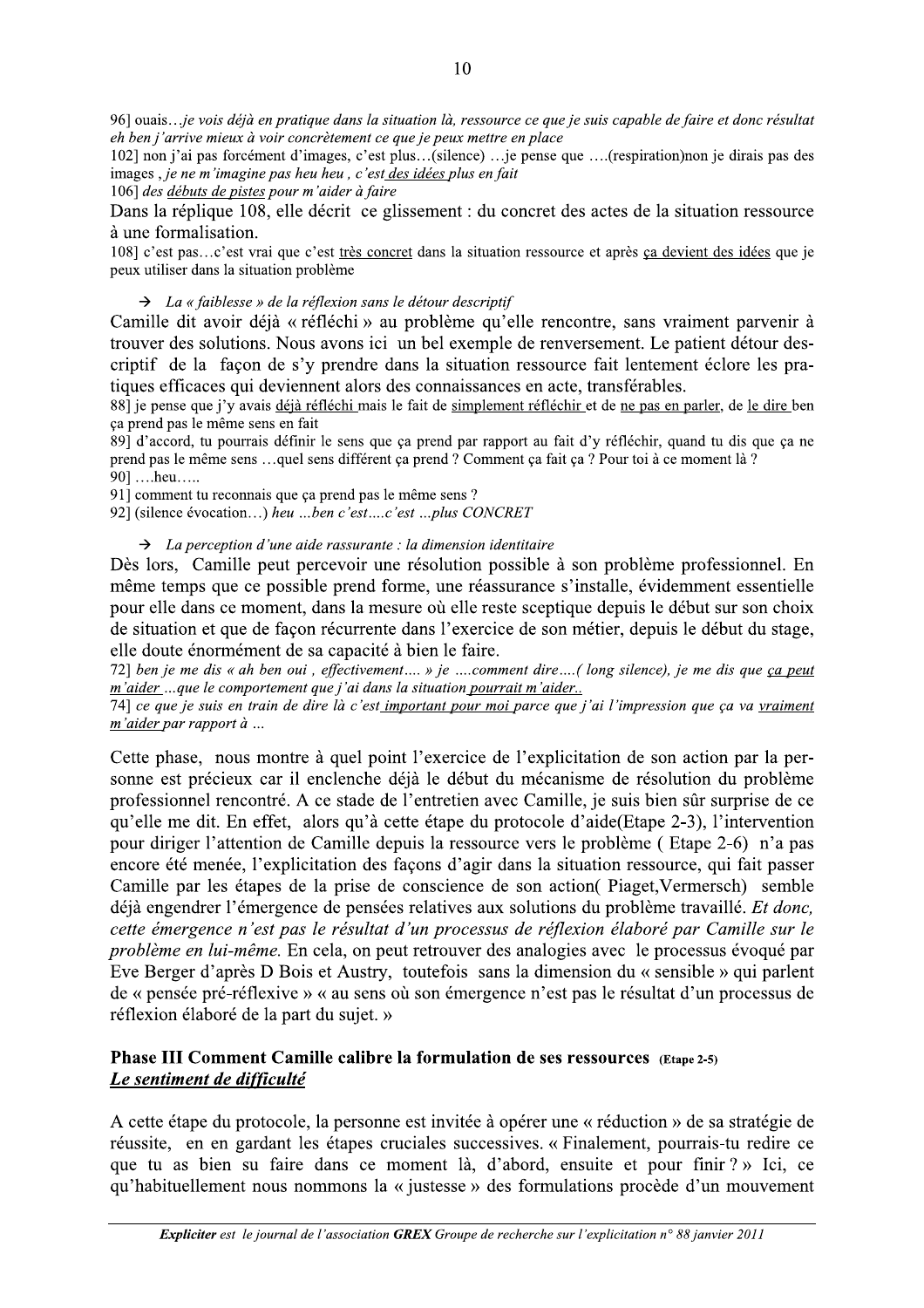interne d'ajustement par résonnance, des stratégies et des mots pour les nommer. « Et quand tu te le redis comme tu le dis, est-ce que c'est juste pour toi ? ». Pour l'avoir observée de façon interne pour moi-même et chez d'autres personnes que j'accompagnais dans ce même dispositif, cette jauge interne activée à l'invitation de la personne qui conduit le protocole d'aide, m'a toujours semblée apparentée à la fluidité du « laisser venir », accompagné d'un sentiment de facilité.

130] oui parce que c'est difficile de ...de résumer en un mot ce qu'on peut penser, déjà que c'est pas forcément pas très clair, donc c'est ca le problème, quand on fait que réfléchir c'est pas forcément très clair et le fait de le mettre en mots, de choisir un seul mot, ben faut trouver le bon effectivement, là c'est pas facile..

Ici, l'explicitation de ce moment par Camille révèle un sentiment de difficulté à opérer cette réduction et l'expression d'un effort à fournir.

#### Le processus de mise en correspondance des actes et des mots

Cette partie de l'entretien me renseigne sur la manière dont Camille s'y prend pour formuler avec la plus grande justesse pour elle, sa stratégie de réussite.

L'association des mots et des vécus fonctionne en priorité comme une mise en correspondance. Camille dégage deux critères prédominants qui lui permettent de juger de la qualité de la correspondance et lui font garder le ou les mots. Je peux toutefois noter que les deux critères sont situés sur deux plans différents et opèrent de manière différente et très caractérisée. Quand l'un « la quantité » fait appel à la réflexion, à l'effort, d'une durée plutôt plus longue, l'autre la « qualité » ou « pertinence » est de l'ordre de l'apparaître et de l'immédiateté. Nous retrouvons ici ce qui est développé dans la phase IV : la cohabitation de deux processus plutôt paradoxaux : l'effort et la passivité.

#### Phase IV L'élaboration du sens par la comparaison entre les deux co-identités : « la sportive efficace» et « la professionnelle hésitante »  $( E \text{tape } 2-6)$

#### L'écoute de la cohérence du comportement ressource : un sentiment progressif de sens

A ce moment du protocole, Camille a calibré la formulation de sa stratégie de sportive jusqu'à ce qu'elle lui semble « juste ». Je reprends alors sa formulation exacte à haute voix et lui répète plusieurs fois. Elle témoigne que cette formulation plusieurs fois écoutée ne produit pas d'effet immédiat (Etape 2-6 le transfert de la ressource dans la situation problème).

202] ça ça arrive pas tout de suite là..

204] parce qu'au début je prends la phrase qu'on a mis dans la situation heu ressource et j'essaie de la mettre dans la SP...

Il semble qu'un petit temps de latence existe pour Camille quand elle dit qu'elle est occupée « à prendre la phrase » et qu' « elle essaie de la mettre dans la SP » avant que la prise de conscience ne s'opère.

#### Des phénomènes paradoxaux qui coexistent à ce moment là : l'effort et la passivité

Alors qu'on perçoit dans les répliques 224, 226 et 230 que le sens émerge, qu'il advient, que quelque chose se passe pour elle qui est plus de l'ordre de l'émergence et donc de la passivité. une autre partie de Camille est véritablement acharnée à trouver une solution et à comprendre d'où lui vient sa difficulté :

214] je suis tournée vers la compréhension du problème que j'ai en fait

216] je veux tellement trouver une « solution » que j'associe mon problème aux mots en fait

218] ben j'essaie de comprendre le lien qu'il peut y avoir entre ces mots ...et..

220] et là c'est dans ma tête ; là je réfléchis vraiment pour voir, pour comprendre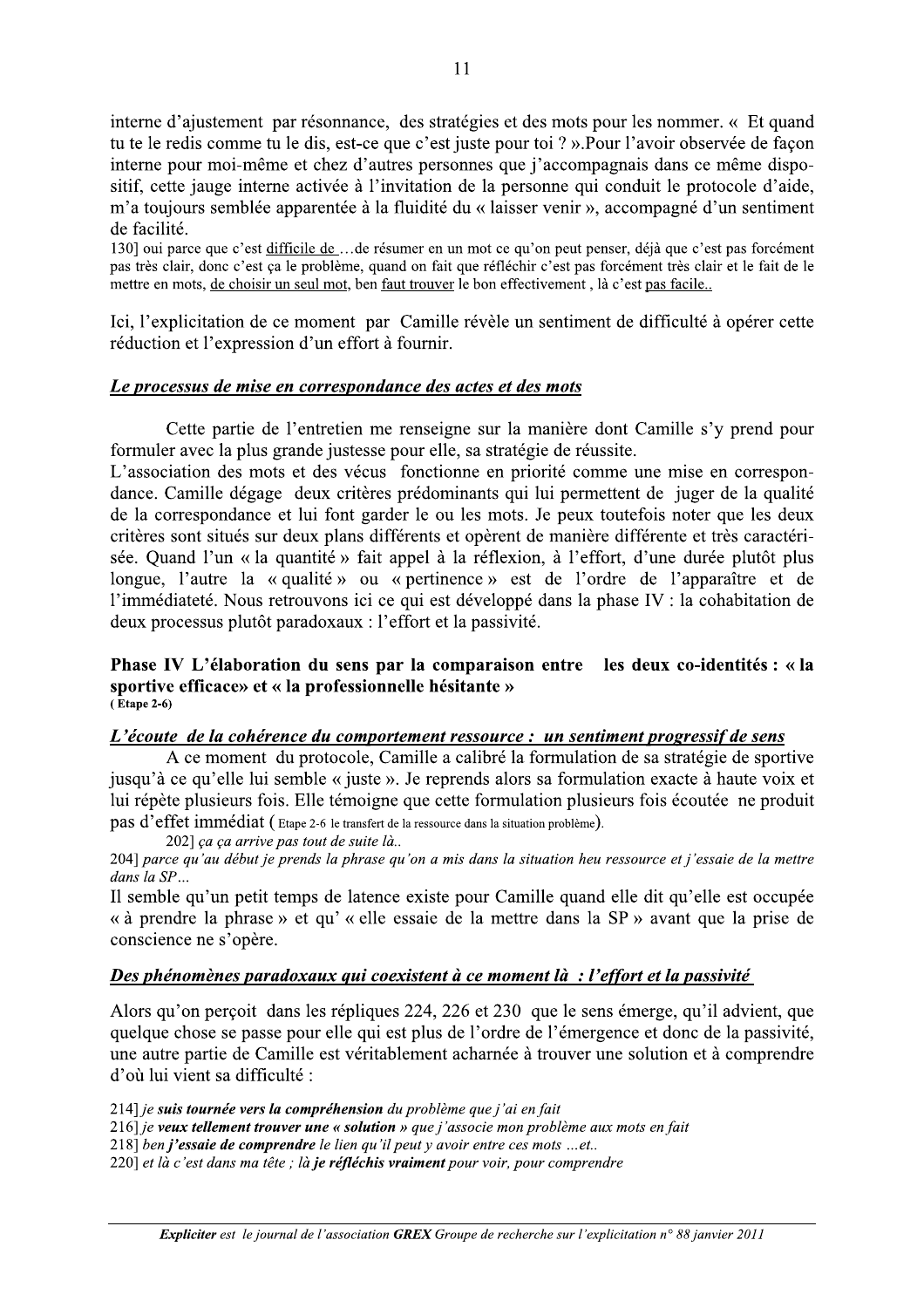#### Le sens dans le rapprochement des deux identités différentes de soi : la sportive efficace et la professionnelle hésitante

Lors de l'intervention de recadrage, les deux identités de Camille se mettent en contiguïté, favorisant l'émergence du sens. Finalement, ce ne sont pas tant les actions enchaînées verbalisées, ni les procédures de réussite décrites qui sont transférées dans la situation de difficulté qui produisent un sens nouveau pour Camille mais bien la vision/perception d'un soi différent dans une situation et dans une autre.

224] Je me rappelle que les réponses sont venues à ce moment là ... ..cette fois ci je me mets dans la SR ...c'est-àdire je vois comme je suis dans la SR,.... c'est mon comportement, comment je me comporte dans la SR, comment je suis dans ce moment là, et c'est surtout par rapport à ça ..............oui c'est ça je suis vraiment dans ...heu... en fait je pense que j'ai à l'esprit essentiellement la SR...

226] alors je sais pas comment j'arrive à ...trouver des mots qui correspondent aussi à la SP...je.........heu.......je crois que je fais même....d'ailleurs c'est rigolo je fais même abstraction des mots qu'on a mis bout à bout et je suis plus dans comment je me suis comportée dans la SR ...et....

230] ben là je prends conscience que je suis pas la même dans la SR que dans la SP et que finalement ça pourrait m'aider

La prise de conscience ainsi faite ouvre alors sur des futures façons de faire pour agir différemment dans la situation en classe :

238] ouais, je suis vraiment.......c'est comme si j'étais dans la situation (SP) j'arrive beaucoup mieux à m'imaginer dans la situation (SP)...parce que je crois qu'on a changé de place mais c'est comme si je revenais  $l\hat{a}$  (SP)

244] oui ! finalement ça ne serait plus les mots comme au début mais ça serait le fait de me projeter dans la situation où j'étais...

On peut noter qu'en même temps que se joue à un niveau : celui des vécus de référence (Vécu de référence réussite et Vécu de référence difficulté), une comparaison de deux « soi » différents, de deux identités différentes, est présente dans la temporalité du vécu de l'entretien d'aide(V1), l'identité très active de « la professionnelle qui veut réussir . »

Ce constat nous montre combien une situation d'aide peut convoquer plusieurs dimensions identitaires et ceci dans plusieurs temporalités et combien une personne peut donner une charge affective importante à une situation de ce type :

252] ben oui en fait c'est un peu un soulagement...On se dit ....on a l'impression d'avoir compris quelque chose en fait que j'arrivais pas forcément à comprendre avant peut-être...c'est... à la fin on se dit « ben oui effectivement » et puis c'est même en y réfléchissant encore après...

#### 6 Finalement, que dire de ce travail d'examen approfondi de l'entretien?

Aujourd'hui en écrivant une conclusion, je mesure le temps qu'il aura fallu entre le moment de l'entretien avec Camille et ce jour où je mets un terme à ce travail : juin 2009 – janvier 2011! J'ai avancé par saccades, au gré des contraintes de temps imposées par mes obligations professionnelles mais aussi du fait des moments de découragement à me dire « laisse tomber, trop dur ! ».

Les étapes successives.

Tout d'abord, ma « simple » transcription de l'entretien (qui représente une vraie épreuve en soi !), si elle me donne déjà le sentiment de découvrir des éléments simplement entendus en transcrivant le verbatim sur le papier, ne me mène pas très loin dans la compréhension des phénomènes à l'œuvre pour la personne qui cherche à résoudre sa difficulté. Ce que je peux dire à postériori, c'est qu'il m'aurait été tout bonnement impossible de saisir ce que j'arrive à formaliser au temps 5 du travail, si une fois l'entretien transcrit, je ne m'étais pas attelée à un premier travail d'identification des registres de verbalisation du vécu de Camille. Somme toute, jusque là encore, je suis dans un exercice connu, que j'utilise par ailleurs en formation pour aider des personnes qui se forment aux techniques d'aide à l'explicitation, à repérer la